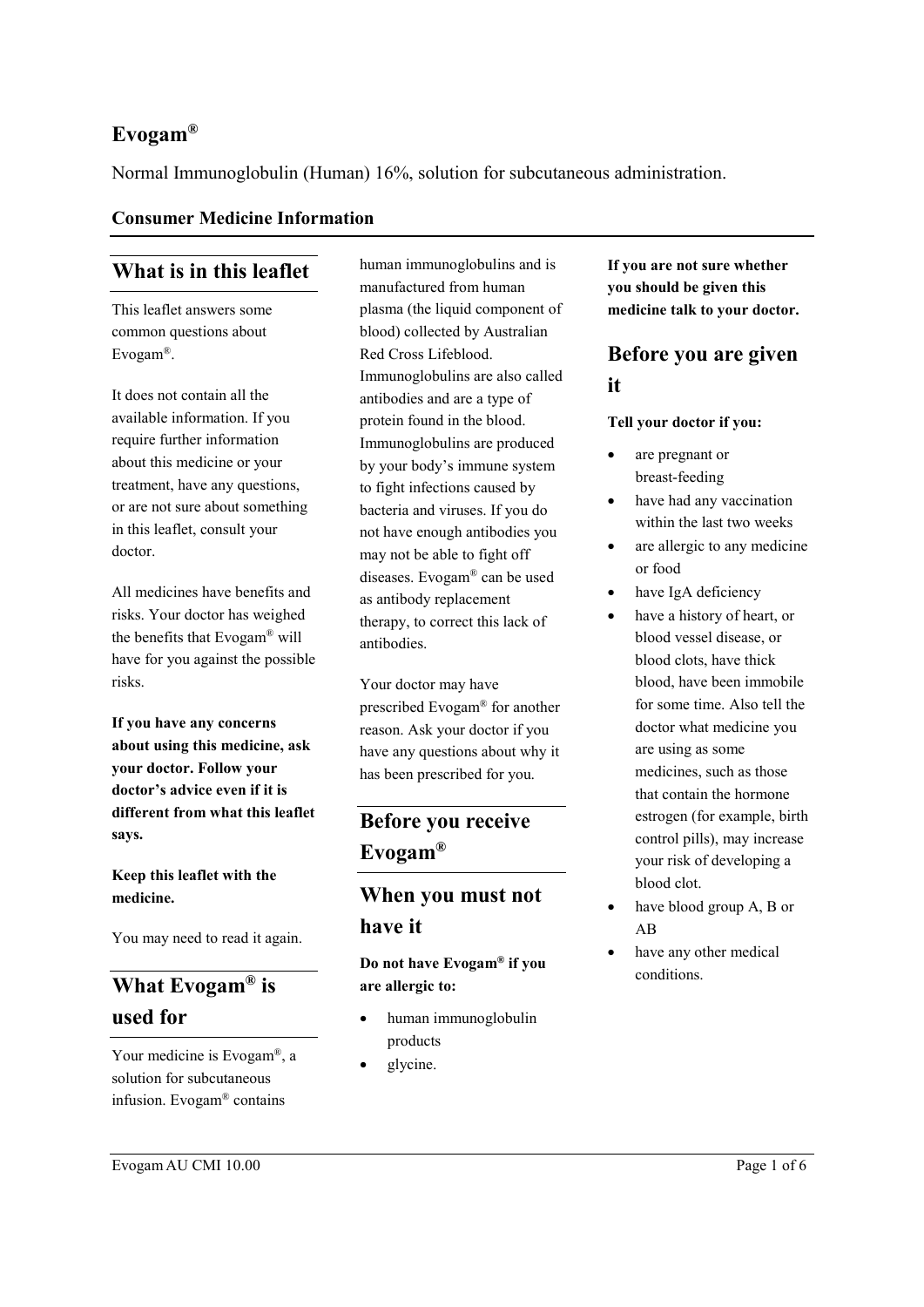**If you have not told your doctor about any of the above, tell them before you are given Evogam®.**

Your doctor can discuss with you the risks and benefits involved with using this medicine.

## **About blood products**

When medicines are made from human blood or plasma, processes are used to prevent infections being passed from the blood/plasma donor to the person receiving the medicine. These processes include careful selection of the people who donate blood and plasma to make sure that those who might be carrying infections are excluded. In addition each donation and pools of donations are tested for indicators of virus or virus infection(s).

Manufacturers of these medicines also include steps in the processing of blood or plasma that inactivate or remove viruses. Despite these processes, when medicines are prepared from human blood or plasma, the possibility of passing on an infection cannot be totally ruled out. Unknown or new viruses or other types of infection could also be passed on.

The measures taken in the manufacture of this medicine are considered effective for enveloped viruses such as human immunodeficiency virus

(HIV), hepatitis B virus, and hepatitis C virus, and for the non-enveloped viruses hepatitis A and B19 virus (B19V).

There is reassuring clinical experience regarding the lack of hepatitis A or B19V infections following treatment with immunoglobulin products. The antibodies which are in Evogam® may also make an important contribution to limiting the possibility an infection could be passed on.

Please discuss the risks and benefits of this product with your doctor.

# **Taking other medicines**

Tell your doctor if you are taking any other medicines, including medicines that you buy without a prescription from your pharmacy, supermarket or health food shop.

Some medicines may affect the way other medicines work.

# **How Evogam® is given**

Treatment should be started and supervised by a doctor. Evogam® is administered as an injection or infusion subcutaneously (under the skin). If your doctor decides that you should receive Evogam® at home, they will ensure you

receive detailed instructions and training on how to use it.

**If you do not understand the instructions ask your doctor or health professional.**

## **How much is given**

Your doctor will determine the dose(s) of Evogam® that you will receive, and when you need to have it.

## **How to prepare it**

If your doctor considers that you should receive Evogam® at home, the instructions below should be followed carefully.

#### **Step 1**

### **Prepare Evogam® and equipment**

- a. *Remove* from the refrigerator and allow the vial of Evogam® to reach room temperature prior to use, this will take approximately 20– 60 minutes.
- b. *Gather* what you need for administration. This may include an infusion pump, administration tubing, subcutaneous needle or catheter set, Y-site connector, alcohol wipes, syringes, vial adapter, gauze or transparent dressing, tape, sharps disposal container, and treatment diary.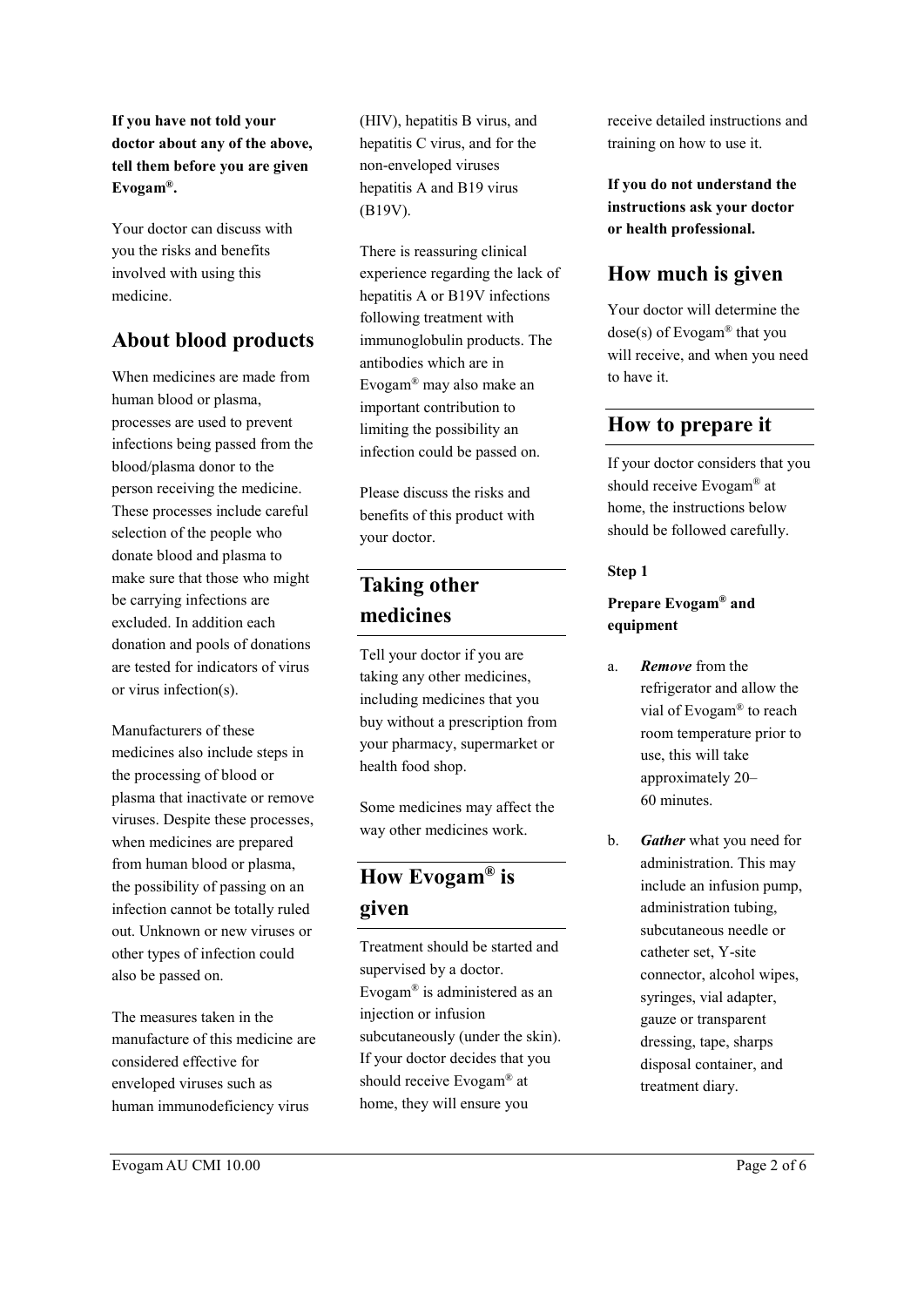- c. *Check* Evogam® vials. Carefully check the liquid in each vial, but do not shake it. Evogam® is clear and colourless or pale-yellow or light-brown. If Evogam® appears to be turbid or to contain sediment, it must not be used. If it is missing the protective cap, or is past its expiry date, it must not be used.
- d. *Remove* the protective cap from the vial and wipe the rubber stopper with an alcohol wipe.

#### **Step 2**

*Wash* hands with soap and water and dry hands thoroughly with a clean towel.

#### **Step 3**

#### **Prepare vial adapter**

- a. *Remove* the top cover of the vial adapter, leaving the adapter inside the blister pack.
- b. *Place* the Evogam® vial on a flat surface.
- c. *Place* the vial adapter over the top of the vial, using the blister pack to handle the vial adapter. Press down firmly until the vial adapter snaps into place so that it pierces the rubber stopper (see **Figure 1**).



**Figure 1**

d. *Remove* the outer package of the vial adapter and discard. Take care not to touch the exposed end of the device.

#### **Step 4**

#### **Prepare syringe**

*Pull back* the plunger of the syringe to fill the syringe with air. The amount of air should be the same as the amount of Evogam® you will transfer from the vial (see **Figure 2**).



**Figure 2**

#### **Step 5**

#### **Connect to vial**

- a. *Attach* the syringe to the vial adapter by twisting the syringe onto the connection.
- b. *Push* the plunger of the syringe down. This will inject the air from the syringe into the airspace of the vial (see **Figure 3**).



**Figure 3**

## **Step 6 Withdraw Evogam® from vial**

a. *Turn* the vial and syringe upside down whilst holding the plunger in, leaving the syringe and vial attached (see **Figure 4**).



**Figure 4**

- b. *Release* pressure on the plunger and pull back slowly to fill the syringe with Evogam®.
- c. *Detach* the syringe from the vial adapter with a twist, leaving the vial adapter attached to the vial (see **Figure 5**).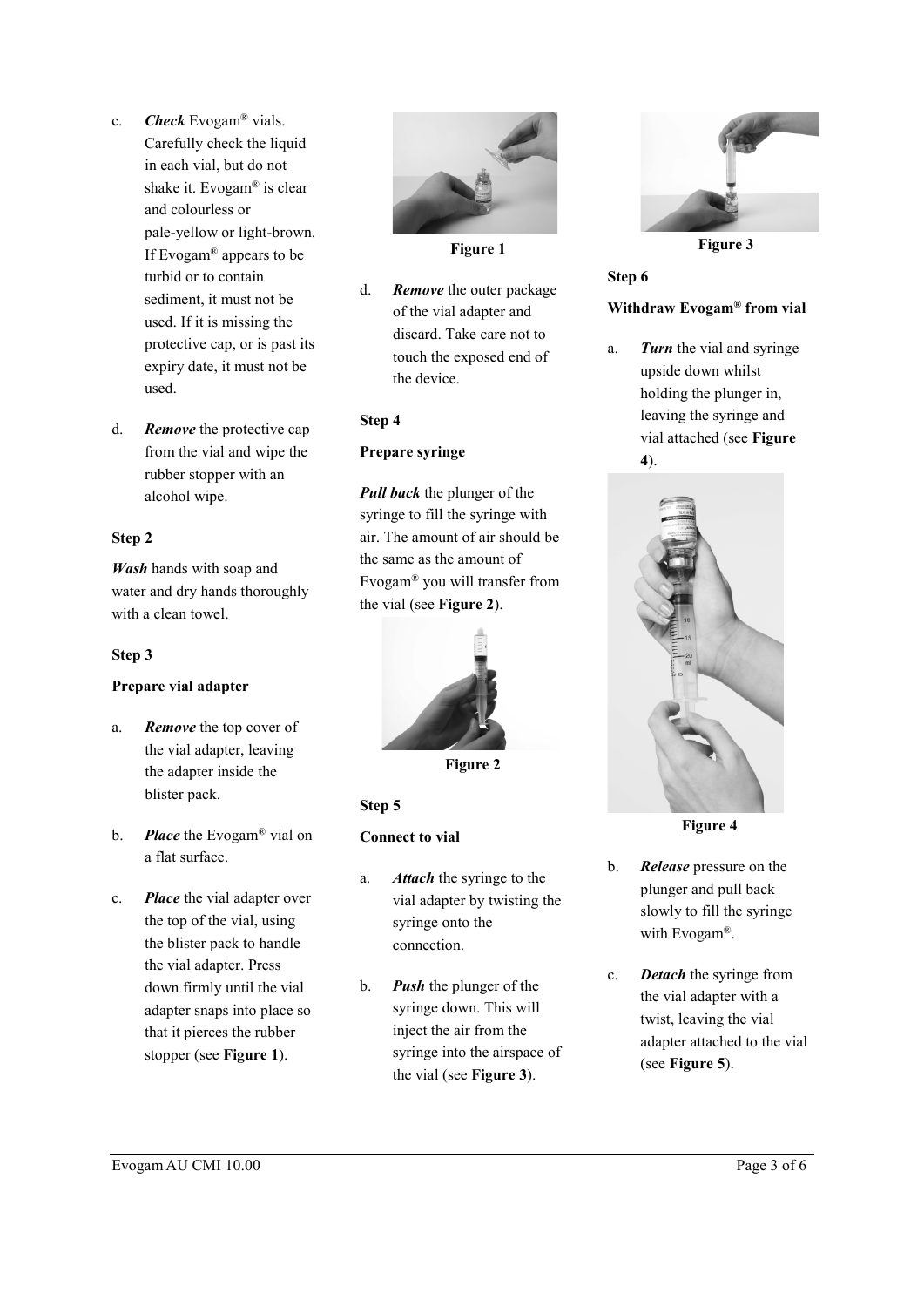

**Figure 5**

*Repeat Steps 3 to 6 if multiple vials are required to achieve the prescribed dose of Evogam®. The same syringe may be used (to a maximum of 20 mL) but use a new vial adapter for each vial.*

#### **Step 7**

#### **Prepare infusion tubing**

*To prime* (fill) the tubing, connect the syringe filled with Evogam® to the infusion tubing and gently push on the syringe plunger to fill the tubing with Evogam® (see **Figure 6**).

Stop priming before Evogam® fluid reaches the needle.



**Figure 6**

#### **Step 8**

#### **Insert needle**

a. *Select* an appropriate infusion site. This may be the abdomen, thigh, upper arm, or side of the hip.

> The number and location of injection sites depends on the volume of the total dose. When a dose of more than 20 mL is given, it is advisable to give it in divided doses at different sites, which can be infused at the same time.

- b. *Clean* the injection site(s) as directed by your health care professional.
- c. *Pinch* together the skin around the injection site with two fingers and insert the needle under the skin (see **Figure 7**).



**Figure 7**

d. *Place* sterile gauze and tape or a transparent dressing over the injection site. This will keep the needle from coming out (see **Figure 8**).



**Figure 8**

## **Step 9 Check needle placement**

*Make sure* you are not injecting Evogam® into a blood vessel. To test for this pull the plunger back gently (see **Figure 9**). If there is blood in the tubing, which would appear as red or pink fluid entering the tubing from the injection site, remove and discard the needle and tubing. Repeat steps beginning with **Step 7** using a new needle and tubing, and a new infusion site.

If there is no blood in the tubing, continue to **Step 10**.



**Figure 9**

Evogam AU CMI 10.00 Page 4 of 6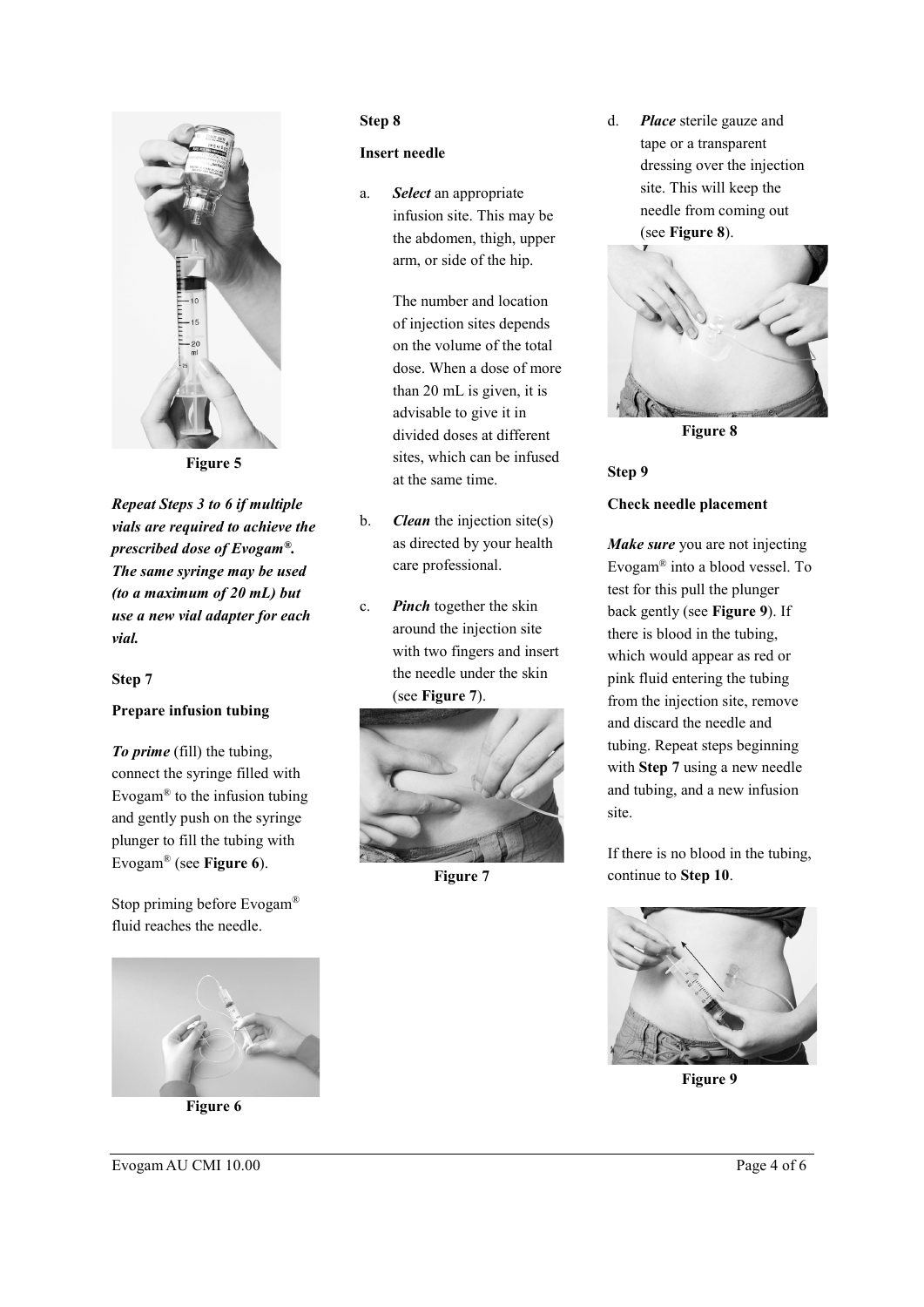#### **Step 10**

#### **Start infusion**

*Follow* the instructions that you have been given by your doctor or nurse to start the infusion, and infuse at the rate you have been instructed.

The recommended initial infusion rate is 10 mL/hr per injection site, with subsequent infusion rate increased as tolerated to a maximum of 20 mL/hr per site.

#### **Step 11**

#### **After the infusion**

- a. *Take off* the dressing and take the needle out of the injection site, applying light pressure to the injection site.
- b. *Throw away* the Evogam® single-use vial, along with the needle and tubing, in the sharps container. Throw away dressing and tapes in the household waste.
- c. *Record* your treatment. Peel off the removable part of the label of the Evogam® vial and put this label in your treatment diary or logbook. Document the date and time of your infusion, the amount of Evogam® that you infused and the rate of infusion.

# **If too much is given (overdose)**

The effects of an overdose of Evogam® are not known. Please tell your doctor if you accidently use more than instructed.

## **Things you must do**

*Tell your doctor if you are planning on having a vaccination.*

Evogam® may impair the effect of some virus vaccines such as measles, mumps, rubella and chicken pox for a period of at least six weeks, and up to three months. After receiving this medicine, a period of three months should be allowed before vaccination with some virus vaccines. In the case of measles vaccine, this effect may last for up to one year. Therefore, your vaccinating doctor should check the effectiveness of the measles vaccination.

#### *Tell your doctor if you are about to have any blood tests.*

Evogam® may interfere with the results of some tests, resulting in misleading results for some things.

*Inform other doctors, dentists, and pharmacists who treat you that you have been given this medicine.*

It is important for them to know if they are starting you on any other new medicines.

## **Side effects**

All medicines can have side effects. Sometimes they are serious, most of the time they are not. You may need medical treatment if you experience some of the side effects.

**Do not be alarmed by the following lists of possible side effects. You may not experience any of them. If you have any questions, ask your doctor.**

**Tell your doctor immediately or go to the Accident and Emergency Department at your nearest hospital if you notice any of the following symptoms:**

- severe headache
- neck stiffness
- inability to stand bright light
- painful eye movements
- tingling, numbness or weakness on one side of the body
- pain/tenderness, swelling/discolouration of an arm or leg
- shortness of breath
- chest pain